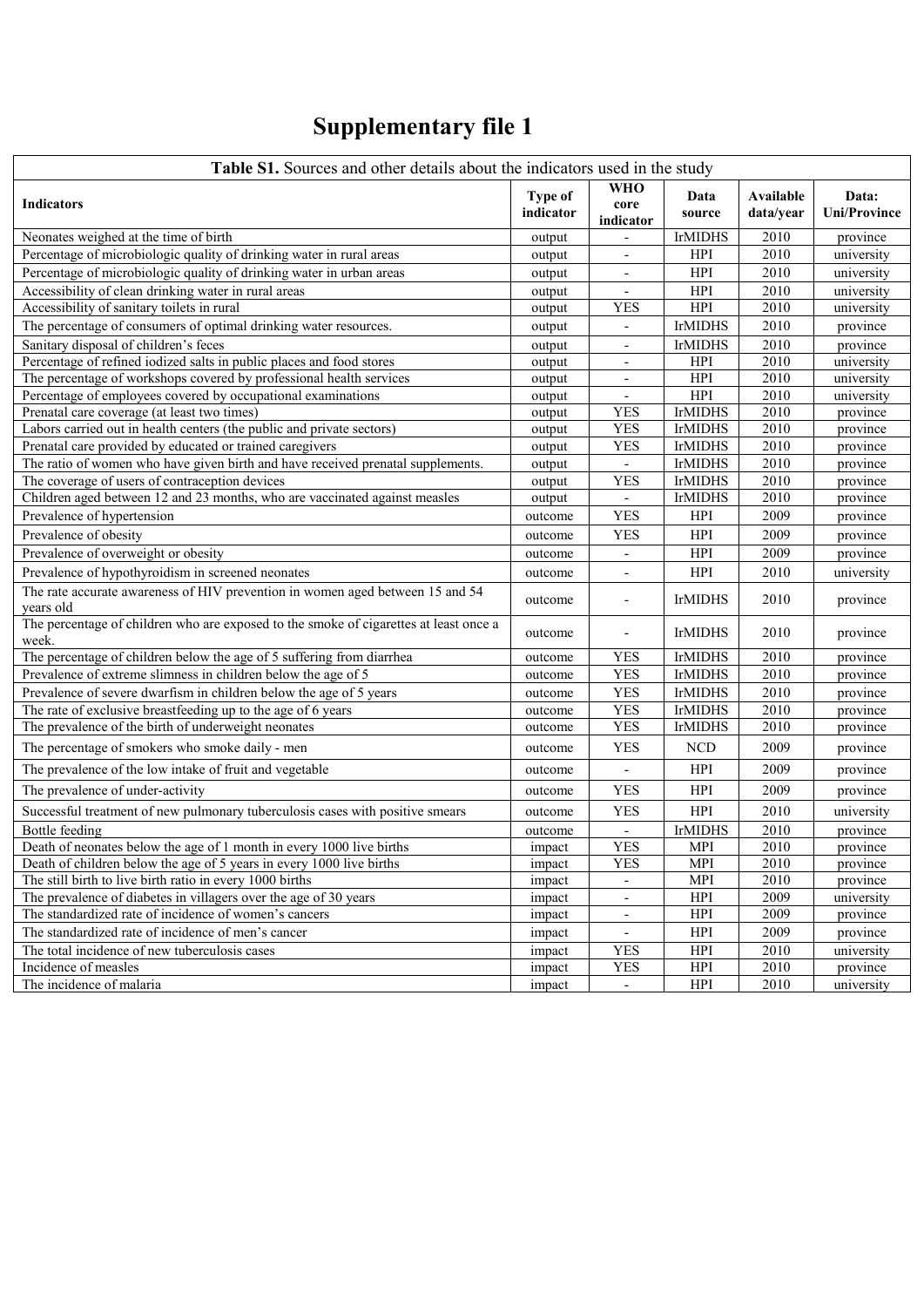| Table S2. Descriptive statistics of indicators |                                                                                                |        |                          |  |        |                |                |  |  |
|------------------------------------------------|------------------------------------------------------------------------------------------------|--------|--------------------------|--|--------|----------------|----------------|--|--|
|                                                | <b>Indicators</b>                                                                              | Mean   | Std.<br><b>Deviation</b> |  | Median | <b>Minimum</b> | <b>Maximum</b> |  |  |
|                                                | Neonates weighed at the time of birth                                                          | 95.16  | 8.00                     |  | 97.39  | 60.22          | 100.00         |  |  |
|                                                | Percentage of microbiologic quality of drinking water in rural areas                           | 87.76  | 8.57                     |  | 89.58  | 68.13          | 99.38          |  |  |
|                                                | Percentage of microbiologic quality of drinking water in urban areas                           | 97.68  | 3.06                     |  | 98.89  | 84.10          | 100.00         |  |  |
|                                                | Accessibility of clean drinking water in rural areas                                           | 97.07  | 4.83                     |  | 98.47  | 78.65          | 100.00         |  |  |
|                                                | Accessibility of sanitary toilets in rural                                                     | 79.40  | 11.76                    |  | 80.10  | 37.40          | 95.40          |  |  |
|                                                | The percentage of consumers of optimal drinking water resources.                               | 96.50  | 5.21                     |  | 98.37  | 77.99          | 100.00         |  |  |
|                                                | Sanitary disposal of children's feces                                                          | 32.12  | 11.37                    |  | 27.30  | 16.00          | 62.90          |  |  |
|                                                | Percentage of refined iodized salts in public places and food stores                           | 98.48  | 1.93                     |  | 99.00  | 89.20          | 100.00         |  |  |
| Output                                         | The percentage of workshops covered by professional health services                            | 70.71  | 18.33                    |  | 71.00  | 10.00          | 95.00          |  |  |
|                                                | Percentage of employees covered by occupational examinations                                   | 37.60  | 18.71                    |  | 35.00  | 2.00           | 76.00          |  |  |
|                                                | Prenatal care coverage (at least two times)                                                    | 97.09  | 2.61                     |  | 97.19  | 89.07          | 100.00         |  |  |
|                                                | Labors carried out in health centers (the public and private sectors)                          | 96.03  | 6.98                     |  | 98.40  | 67.58          | 100.00         |  |  |
|                                                | Prenatal care provided by educated or trained caregivers                                       | 97.31  | 2.27                     |  | 97.31  | 92.69          | 100.00         |  |  |
|                                                | The ratio of women who have given birth and have received prenatal<br>supplements.             | 78.68  | 11.99                    |  | 81.48  | 38.05          | 92.42          |  |  |
|                                                | The coverage of users of contraception devices                                                 | 76.35  | 6.44                     |  | 76.84  | 55.16          | 85.03          |  |  |
|                                                | Children aged between 12 and 23 months, who are vaccinated against<br>measles                  | 96.98  | 3.78                     |  | 98.63  | 85.67          | 100.00         |  |  |
|                                                | Prevalence of hypertension                                                                     | 147.59 | 427.10                   |  | 17.25  | 10.93          | 1708.00        |  |  |
|                                                | Prevalence of obesity                                                                          | 14.13  | 3.75                     |  | 14.21  | 8.19           | 22.54          |  |  |
|                                                | Prevalence of overweight or obesity                                                            | 42.38  | 6.88                     |  | 43.14  | 25.19          | 55.79          |  |  |
|                                                | Prevalence of hypothyroidism in screened neonates                                              | 245.76 | 120.27                   |  | 211.00 | 52.00          | 636.00         |  |  |
|                                                | The rate accurate awareness of HIV prevention in women aged between<br>15 and 54 years old     | 31.23  | 7.09                     |  | 32.46  | 13.84          | 43.33          |  |  |
| Outcome                                        | The percentage of children who are exposed to the smoke of cigarettes at<br>least once a week. | 19.41  | 7.78                     |  | 20.11  | 4.49           | 47.90          |  |  |
|                                                | The percentage of children below the age of 5 suffering from diarrhea                          | 14.76  | 5.68                     |  | 14.76  | 5.46           | 23.47          |  |  |
|                                                | Prevalence of extreme slimness in children below the age of 5                                  | 1.34   | 1.06                     |  | 1.17   | 0.00           | 5.05           |  |  |
|                                                | Prevalence of severe dwarfism in children below the age of 5 years                             | 1.94   | 1.50                     |  | 1.56   | 0.00           | 5.97           |  |  |
|                                                | The rate of exclusive breastfeeding up to the age of 6 years                                   | 54.15  | 11.67                    |  | 55.32  | 33.11          | 85.65          |  |  |
|                                                | The prevalence of the birth of underweight neonates                                            | 4.12   | 3.15                     |  | 2.96   | 0.56           | 12.88          |  |  |
|                                                | The percentage of smokers who smoke daily - men                                                | 19.05  | 4.66                     |  | 18.38  | 10.78          | 28.42          |  |  |
|                                                | The prevalence of the low intake of fruit and vegetable                                        | 88.70  | 6.35                     |  | 89.69  | 68.21          | 99.50          |  |  |
|                                                | The prevalence of under-activity                                                               | 38.60  | 8.86                     |  | 38.44  | 20.42          | 53.87          |  |  |
|                                                | Successful treatment of new pulmonary tuberculosis cases with positive<br>smears               | 80.04  | 10.53                    |  | 80.00  | 50.00          | 100.00         |  |  |
|                                                | Bottle feeding                                                                                 | 30.18  | 6.25                     |  | 31.56  | 14.57          | 40.12          |  |  |
|                                                | Death of neonates below the age of 1 month in every 1000 live births                           | 10.21  | 3.72                     |  | 10.82  | 3.22           | 18.52          |  |  |
|                                                | Death of children below the age of 5 years in every 1000 live births                           | 16.93  | 5.36                     |  | 17.82  | 5.86           | 29.77          |  |  |
|                                                | The still birth to live birth ratio in every 1000 births                                       | 8.05   | 4.01                     |  | 7.42   | 0.45           | 15.29          |  |  |
|                                                | The prevalence of diabetes in villagers over the age of 30 years                               | 4.17   | 1.77                     |  | 3.54   | 1.96           | 9.57           |  |  |
|                                                | The standardized rate of incidence of women's cancers                                          | 113.76 | 35.45                    |  | 126.03 | 32.83          | 172.74         |  |  |
| Impact                                         | The standardized rate of incidence of men's cancer                                             | 122.87 | 34.26                    |  | 131.61 | 35.99          | 179.90         |  |  |
|                                                | The total incidence of new tuberculosis cases                                                  | 16.49  | 19.59                    |  | 11.40  | 3.70           | 104.00         |  |  |
|                                                | Incidence of measles                                                                           | 7.68   | 14.07                    |  | 4.00   | $0.00\,$       | 68.00          |  |  |
|                                                | The incidence of malaria                                                                       | 3.36   | 14.31                    |  | 0.20   | 0.00           | 93.60          |  |  |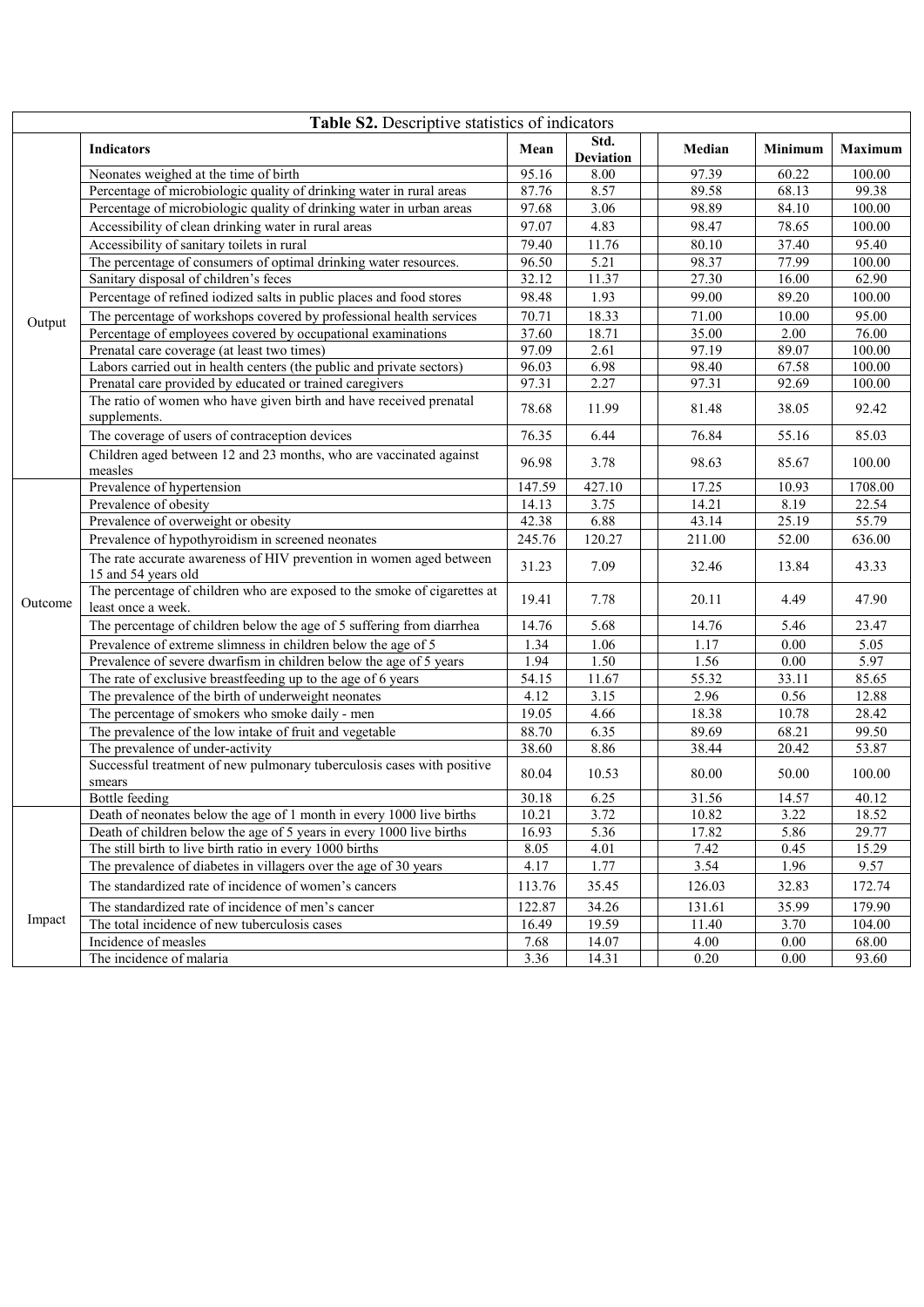| Table S3. Different steps of assigning weights to the indicators of output level   |                                                               |              |                             |                                       |                          |                          |  |
|------------------------------------------------------------------------------------|---------------------------------------------------------------|--------------|-----------------------------|---------------------------------------|--------------------------|--------------------------|--|
| <b>Indicators</b>                                                                  | <b>Squared Factor</b><br><b>Loading Scaled to</b><br>sum to 1 |              | The<br>largest<br>weight of | Weight of<br>the<br><b>Respective</b> | Weight                   | <b>Resulting</b>         |  |
|                                                                                    | Factor<br>1                                                   | Factor<br>2  | indicators                  | Factor                                | Score(Wi)                | Weight( $\Sigma$ Wi=1)   |  |
| Neonates weighed at the time of birth                                              | 0.140                                                         | 0.002        | 0.140                       | 0.627                                 | 0.088                    | 0.145                    |  |
| Percentage of microbiologic quality of<br>drinking water in rural areas            | 0.003                                                         | 0.307        | 0.307                       | 0.132                                 | 0.040                    | 0.067                    |  |
| Percentage of microbiologic quality of<br>drinking water in urban areas            | 0.061                                                         | 0.005        | 0.061                       | 0.627                                 | 0.038                    | 0.063                    |  |
| Accessibility of clean drinking water in rural<br>areas                            | 0.027                                                         | 0.066        | 0.066                       | 0.132                                 | 0.008                    | 0.0145                   |  |
| The percentage of consumers of optimal<br>drinking water resources.                | 0.121                                                         | 0.000        | 0.121                       | 0.627                                 | 0.076                    | 0.126                    |  |
| Sanitary disposal of children's feces                                              | 0.015                                                         | 0.002        | 0.015                       | 0.627                                 | 0.009                    | 0.016                    |  |
| Percentage of refined iodized salts in public<br>places and food stores            | 0.008                                                         | 0.000        | 0.008                       | 0.627                                 | 0.005                    | 0.008                    |  |
| The percentage of workshops covered by<br>professional health services             | 0.051                                                         | 0.003        | 0.051                       | 0.627                                 | 0.032                    | 0.053                    |  |
| Percentage of employees covered by<br>occupational examinations                    | 0.036                                                         | 0.051        | 0.051                       | 0.132                                 | 0.006                    | 0.011                    |  |
| Prenatal care coverage (at least two times)                                        | 0.110                                                         | 0.135        | 0.135                       | 0.132                                 | 0.017                    | 0.029                    |  |
| Labors carried out in health centers (the<br>public and private sectors)           | 0.138                                                         | 0.001        | 0.138                       | 0.627                                 | 0.086                    | 0.143                    |  |
| Prenatal care provided by educated or trained<br>caregivers                        | 0.062                                                         | 0.235        | 0.245                       | 0.132                                 | 0.032                    | 0.053                    |  |
| The ratio of women who have given birth and<br>have received prenatal supplements. | 0.024                                                         | 0.000        | 0.024                       | 0.627                                 | 0.015                    | 0.025                    |  |
| The coverage of users of contraception<br>devices                                  | 0.104                                                         | 0.000        | 0.104                       | 0.627                                 | 0.065                    | 0.108                    |  |
| Children aged between 12 and 23 months,<br>who are vaccinated against measles      | 0.090                                                         | 0.005        | 0.090                       | 0.627                                 | 0.057                    | 0.094                    |  |
| Accessibility of sanitary toilets in rural                                         | 0.000                                                         | 0.169        | 0.169                       | 0.132                                 | 0.022                    | 0.037                    |  |
| Sum                                                                                | $\mathbf{1}$                                                  | $\mathbf{1}$ |                             |                                       | 0.605                    | $\mathbf{1}$             |  |
| Variance ratio described by the related factor                                     | 0.627                                                         | 0.132        | $\overline{\phantom{a}}$    |                                       | $\overline{\phantom{a}}$ | $\overline{\phantom{a}}$ |  |

| <b>Table S4.</b> Different steps of assigning weights to the indicators of outcome level          |                                                     |                        |          |                                |                                      |                     |                                           |  |  |
|---------------------------------------------------------------------------------------------------|-----------------------------------------------------|------------------------|----------|--------------------------------|--------------------------------------|---------------------|-------------------------------------------|--|--|
| <b>Indicators</b>                                                                                 | <b>Squared Factor Loading Scaled</b><br>to sum to 1 |                        |          | The<br>largest<br>weight<br>оf | Weight of<br>the<br><b>Respectiv</b> | Weight<br>Score(Wi) | <b>Resulting</b><br>$Weight(\Sigma Wi=1)$ |  |  |
|                                                                                                   | <b>Factor 1</b>                                     | Factor<br>$\mathbf{2}$ | Factor 2 | indicat<br>ors                 | e Factor                             |                     |                                           |  |  |
| Prevalence of hypertension                                                                        | 0.38                                                | 0.083                  | 0.041    | 0.083                          | 0.147                                | 0.012               | 0.021                                     |  |  |
| Prevalence of obesity                                                                             | 0.142                                               | 0.017                  | 0.000    | 0.142                          | 0.434                                | 0.061               | 0.108                                     |  |  |
| Prevalence of overweight or obesity                                                               | 0.192                                               | 0.000                  | 0.000    | 0.192                          | 0.434                                | 0.083               | 0.147                                     |  |  |
| Prevalence of hypothyroidism in screened<br>neonates                                              | 0.004                                               | 0.064                  | 0.43     | 0.064                          | 0.147                                | 0.009               | 0.016                                     |  |  |
| The rate accurate awareness of HIV<br>prevention in women aged between 15 and<br>54 years old     | 0.039                                               | 0.070                  | 0.063    | 0.070                          | 0.147                                | 0.010               | 0.018                                     |  |  |
| The percentage of children who are exposed<br>to the smoke of cigarettes at least once a<br>week. | 0.001                                               | 0.001                  | 0.239    | 0.239                          | 0.147                                | 0.035               | 0.062                                     |  |  |
| The percentage of children below the age of<br>5 suffering from diarrhea                          | 0.010                                               | 0.008                  | 0.286    | 0.289                          | 0.147                                | 0.042               | 0.074                                     |  |  |
| Prevalence of extreme slimness in children<br>below the age of 5                                  | 0.90                                                | 0.171                  | 0.001    | 0.171                          | 0.147                                | 0.025               | 0.044                                     |  |  |
| Prevalence of severe dwarfism in children<br>below the age of 5 years                             | 0.171                                               | 0.003                  | 0.004    | 0.171                          | 0.434                                | 0.074               | 0.0131                                    |  |  |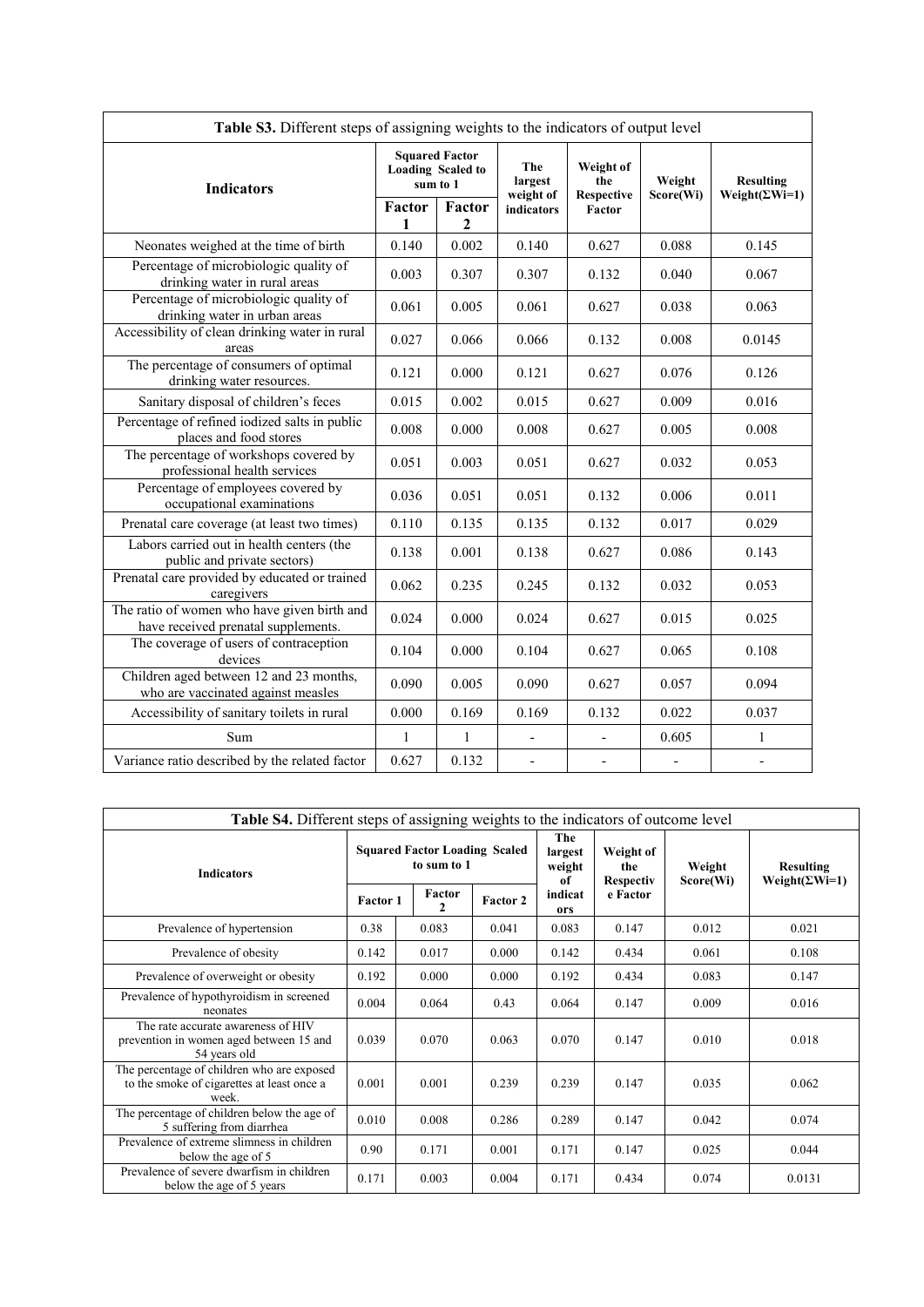| The rate of exclusive breastfeeding up to the<br>age of 6 years                  | 0.010 | 0.158 | 0.018 | 0.158          | 0.147 | 0.023                    | 0.041 |
|----------------------------------------------------------------------------------|-------|-------|-------|----------------|-------|--------------------------|-------|
| The prevalence of the birth of underweight<br>neonates                           | 0.199 | 0.000 | 0.000 | 0.199          | 0.434 | 0.086                    | 0.153 |
| The percentage of smokers who smoke daily<br>- men                               | 0.049 | 0.071 | 0.000 | 0.071          | 0.147 | 0.010                    | 0.018 |
| The prevalence of the low intake of fruit and<br>vegetable                       | 0.033 | 0.151 | 0.009 | 0.151          | 0.147 | 0.022                    | 0.039 |
| The prevalence of under-activity                                                 | 0.020 | 0.180 | 0.007 | 0.180          | 0.147 | 0.026                    | 0.047 |
| Successful treatment of new pulmonary<br>tuberculosis cases with positive smears | 0.016 | 0.015 | 0.032 | 0.032          | 0.147 | 0.004                    | 0.008 |
| Bottle feeding                                                                   | 0.000 | 0.000 | 0.249 | 0.249          | 0.147 | 0.036                    | 0.065 |
| Sum                                                                              |       |       |       | $\blacksquare$ |       | 0.567                    |       |
| Variance ratio described by the related factor                                   | 0.434 | 0.147 | 0.147 | $\blacksquare$ |       | $\overline{\phantom{a}}$ |       |

| Table S5. Different steps of assigning weights to the indicators of impact level |        |                                                               |        |                                                  |                                                 |                     |                                           |  |  |  |
|----------------------------------------------------------------------------------|--------|---------------------------------------------------------------|--------|--------------------------------------------------|-------------------------------------------------|---------------------|-------------------------------------------|--|--|--|
| <b>Indicators</b>                                                                | Factor | <b>Squared Factor Loading</b><br>Scaled to sum to 1<br>Factor | Factor | The<br>largest<br>weight of<br><b>indicators</b> | Weight of<br>the<br><b>Respective</b><br>Factor | Weight<br>Score(Wi) | <b>Resulting</b><br>$Weight(\Sigma Wi=1)$ |  |  |  |
|                                                                                  |        | 2                                                             | 3      |                                                  |                                                 |                     |                                           |  |  |  |
| Neonatal mortality rate(per thousand live births)                                | 0.399  | 0.000                                                         | 0.011  | 0.399                                            | 0.372                                           | 0.148               | 0.178                                     |  |  |  |
| Under 5 mortality rate (per thousand live births)                                | 0.401  | 0.000                                                         | 0.004  | 0.401                                            | 0.372                                           | 0.149               | 0.179                                     |  |  |  |
| The rate of stillbirth per 1000 births                                           | 0.130  | 0.053                                                         | 0.024  | 0.130                                            | 0.372                                           | 0.048               | 0.058                                     |  |  |  |
| The prevalence of diabetes in people over 30 years<br>old in rural areas         | 0.032  | 0.058                                                         | 0.001  | 0.058                                            | 0.357                                           | 0.021               | 0.025                                     |  |  |  |
| The standardized incidence rate of women's cancer                                | 0.007  | 0.400                                                         | 0.018  | 0.400                                            | 0.357                                           | 0.143               | 0.171                                     |  |  |  |
| The standardized incidence rate of men's cancer                                  | 0.001  | 0.345                                                         | 0.060  | 0.345                                            | 0.357                                           | 0.123               | 0.148                                     |  |  |  |
| The incidence of TB(positive smear)                                              | 0.029  | 0.001                                                         | 0.178  | 0.178                                            | 0.226                                           | 0.040               | 0.048                                     |  |  |  |
| The incidence of measles                                                         | 0.000  | 0.081                                                         | 0.463  | 0.463                                            | 0.226                                           | 0.105               | 0.125                                     |  |  |  |
| The incidence of malaria                                                         | 0.000  | 0.062                                                         | 0.242  | 0.242                                            | 0.226                                           | 0.055               | 0.066                                     |  |  |  |
| Sum                                                                              | 1.000  | 1.000                                                         | 1.000  |                                                  |                                                 | 0.831               | 1.00                                      |  |  |  |
| Variance ratio described by the related factor                                   | 0.372  | 0.357                                                         | 0.226  | $\overline{\phantom{a}}$                         | -                                               | ٠                   |                                           |  |  |  |

| Table S6. Different steps of assigning weights to the composite index |                                                               |             |                             |                                |                     |                                            |  |
|-----------------------------------------------------------------------|---------------------------------------------------------------|-------------|-----------------------------|--------------------------------|---------------------|--------------------------------------------|--|
| <b>Indicators</b>                                                     | <b>Squared Factor</b><br><b>Loading Scaled</b><br>to sum to 1 |             | The<br>largest<br>weight of | Weight of<br>the<br>Respective | Weight<br>Score(Wi) | <b>Resulting</b><br>Weight( $\Sigma$ Wi=1) |  |
|                                                                       | Factor                                                        | Factor<br>▵ | indicators                  | Factor                         |                     |                                            |  |
| output indicators score                                               | 0.594                                                         | 0.019       | 0.594                       | 0.435                          | 0.259               | 0.334                                      |  |